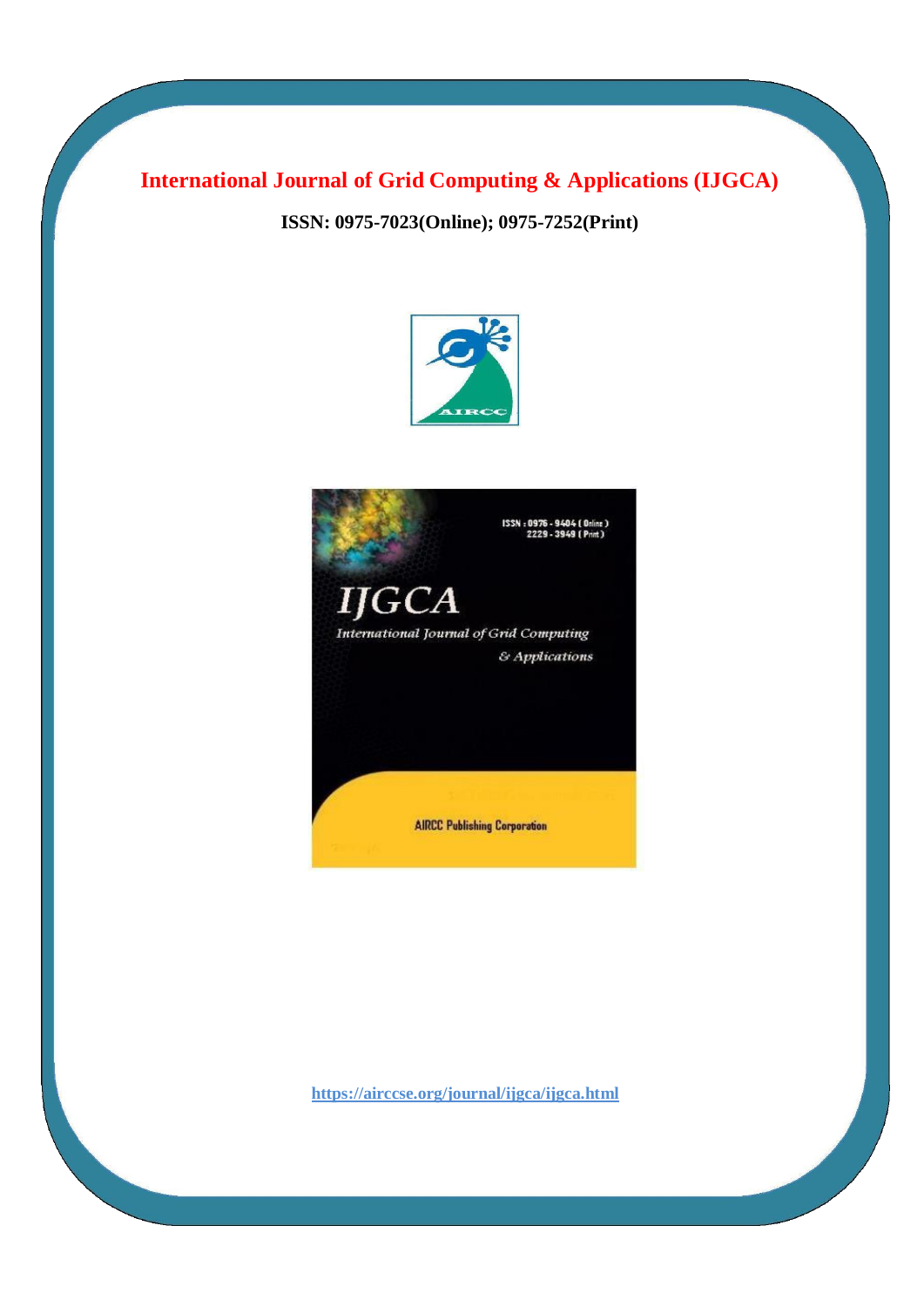## **SCOPE OF THE JOURNAL**

Service-oriented computing is a popular design methodology for large scale business computing systems. Grid computing enables the sharing of distributed computing and data resources such as processing, networking and storage capacity to create a cohesive resource environment for executing distributed applications in service-oriented computing. Grid computing represents more business-oriented orchestration of pretty homogeneous and powerful distributed computing resources to optimize the execution of time consuming process as well. Grid computing have received a significant and sustained research interest in terms of designing and deploying large scale and high performance computational in e-Science and businesses. The objective of the journal is to serve as both the premier venue for presenting foremost research results in the area and as a forum for introducing and exploring new concepts.

Authors are solicited to contribute to this Open Access peer-reviewed Journal by submitting articles that illustrate research results, projects, surveying works and industrial experiences that describe significant advances in the following areas, but are not limited to

#### **Topics of interest include, but are not limited to, the following**

- Applications, including eScience and eBusiness Applications
- Architectures and Fabrics
- Distributed and Large-Scale Data Access and Management
- Core Grid Infrastructure
- Peer to Peer Protocols in Grid Computing
- Network Support for Grid Computing
- Monitoring, Management and Organization Tools
- Networking and Security
- Performance Measurement and Modelling
- Metadata, Ontology, and Provenance
- Middleware and toolkits for Grid Computing
- Computing and Programming Models
- Programming Tools and Environments
- Distributed Problem Solving
- Creation and Management of Virtual Enterprises and Organizations
- Information Services
- Resource Management, Scheduling, and Runtime Environments
- Scientific, Industrial and Social Implications
- QoS and SLA Negotiation
- Grid Economy and Business Models
- Autonomic and Utility Computing on Global Grids
- Cluster and Grid Integration Issues
- Web Services, Semantic Grid and Web 2.0
- Grid related Applications
- Data Mining on grids
- Data Mining Applications
- Big Data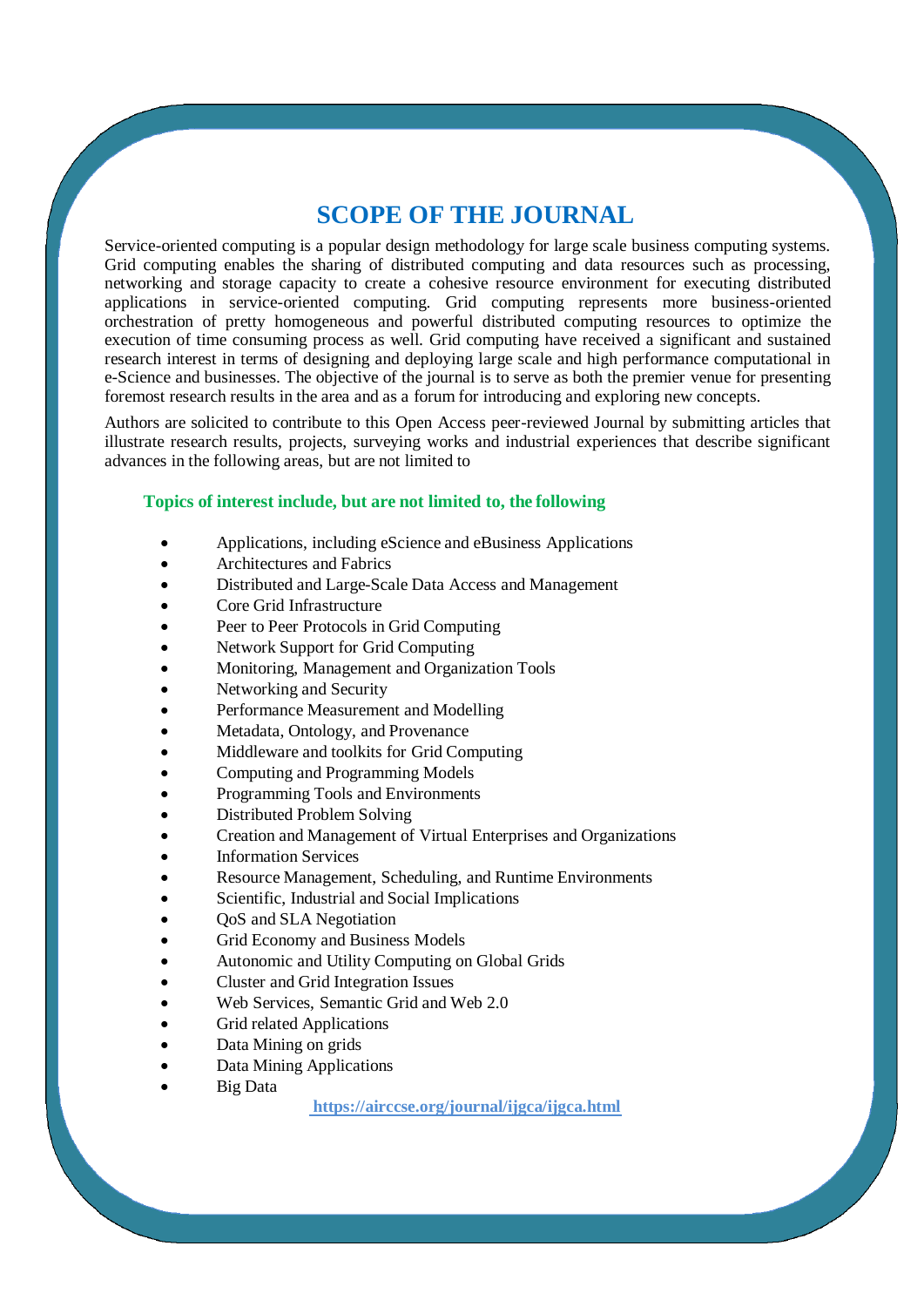# Members of the Editorial Board

#### **Editor In Chief:**

Dhinaharan Nagamalai, Wireilla Net Solutions, Australia

#### **Editorial Board:**

Abdel-Aziz Ahmed, Anna University, India Abdelghani Alidra, University of Skikda, Algeria Abdelkader Adla, University of Oran, Algeria Abdelmonaime Lachkar, ENSA-SMBA University Fez, Morocco Abhijit Arma, Gauhati University, India Ajay K Sharma, Dr B R Ambedkar National Institute of Technology - India Ali El Kamel, Higher Institute of Computer Sciences and Multimedia, Tunisia Ali El-Zaart, Beirut Arab University, Lebanon Ashok Kumar T.A, Christ University,India Ashok Kumar, University of Louisiana, USA Atif Farid Mohammad, Uniersity of North Dakota, USA Baghdad Atmani, University of Oran, Algeria Debasis Giri, Haldia Institute of Technology, India Eric Renault, Institut Telecom - Telecom SudParis, France. Fatih Korkmaz, Cankiri Karatekin Univesity, Turkey Gaurav Ojha, Indian Institute of Information Technology and Management, India Henrique J. A. Holanda, Universidade do Estado do Rio Grande do Norte, England Jeril Kuriakose, Manipal University Jaipur, India Kamaraju M, Gudlavalleru Engineering College, India Karthikeyan B, Vellore Institute of Technology, India Ketki Kante, Nagpur University, India Kunwar Singh Vaisla, BT Kumaon Institute of Technology, India Lachachi Nour-Edine, Oran University, Algeria Lakhan Singh, Vishveshwarya Group of Institutions, India Lei Wu, University of Houston-Clear Lake, USA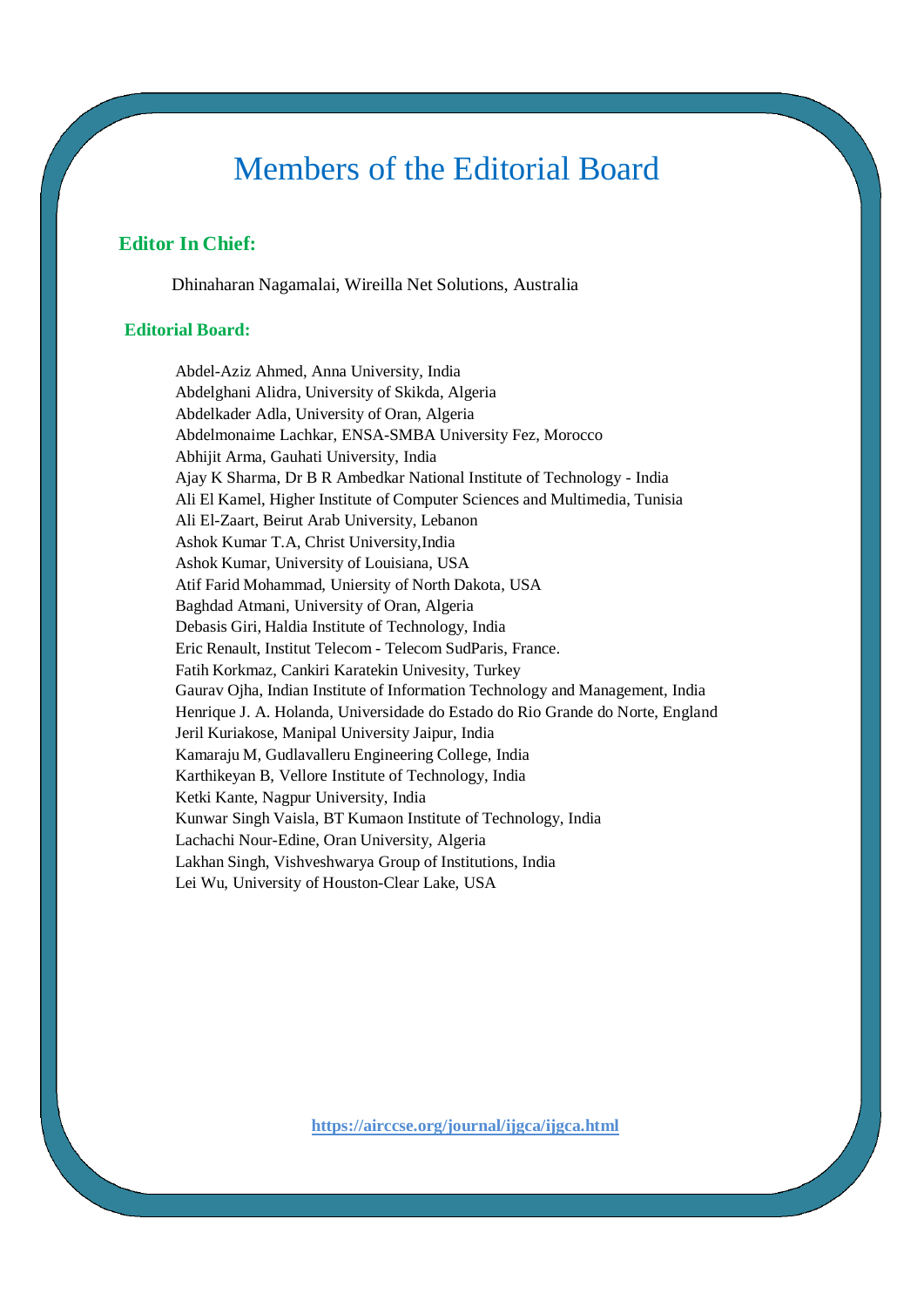Rajesh Kumar Krishnan, Mistral Solutions Pvt. Ltd., India Saad M. Darwish, Alexandria University, Egypt Sankara Malliga, Dhanalakshmi College of Engineering, India Seetha M, G.Narayanamma Institute of Technology and Science, India Sharmila Reddy K, Aurora's Research and Technological Institute, India Shin-ichi Kuribayashi, Seikei University, Japan Shrirang.Ambaji.Kulkarni, National Institute of Engineering, India Simon Fong, University of Macau, China Sridhar.S, Alpha College of Engineering, India Sukumar Senthilkumar, Universiti Sains Malaysia, Malaysia Tariq, The World Islamic Sciences and Education University, Jordan Vimal Vaghela, L. D. College of Engineering, India Yahya Slimani, Faculty of Sciences of Tunis, Tunisia Zhuang Jiayu, Institute of Software Chinese Academy of Sciences, China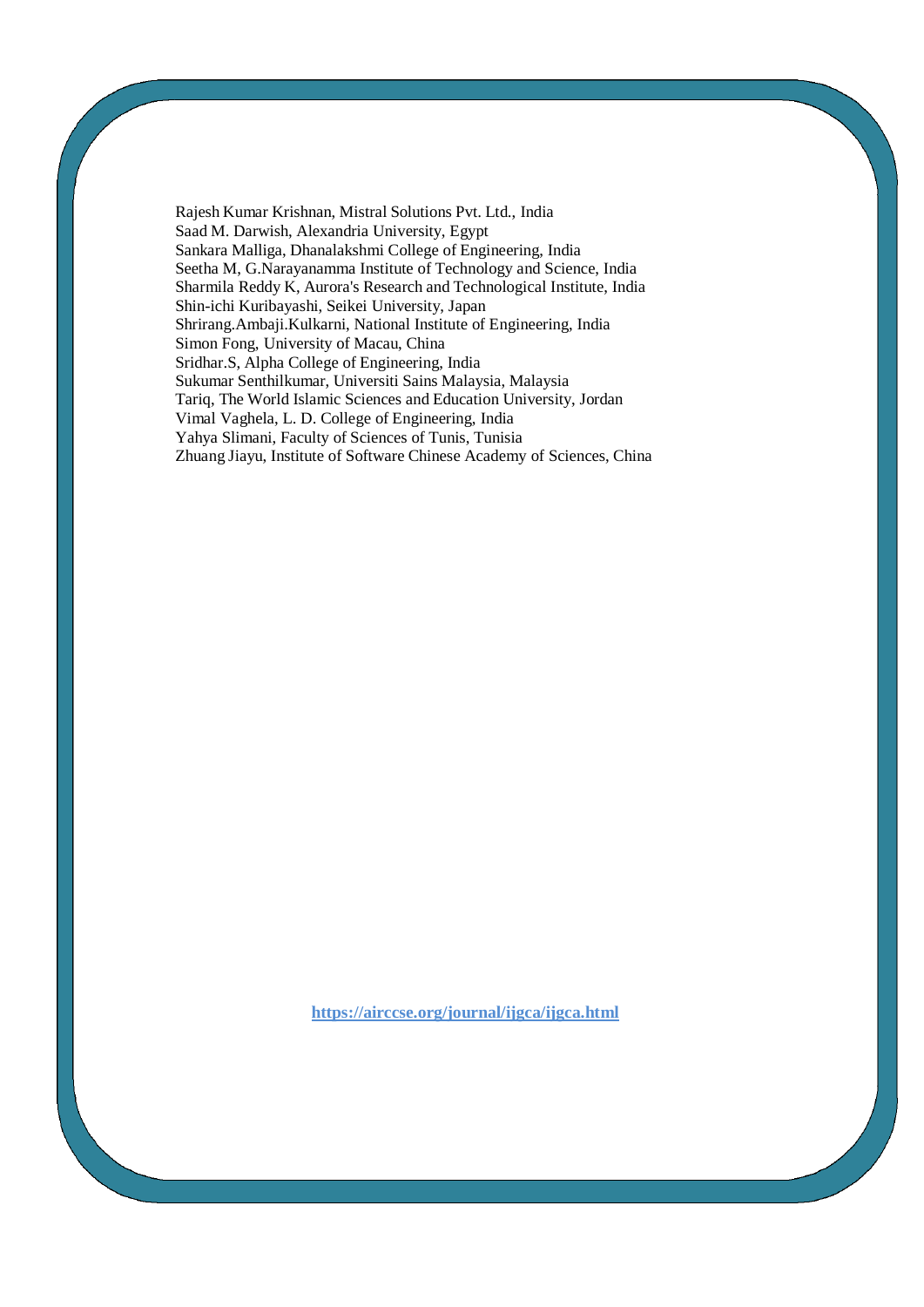# **Paper Submission & Manuscript preparation Guide**

### **Paper Submission**

Authors are invited to submit papers for this journal through Email: **[ijgca@aircconline.com](mailto:ijgca@aircconline.com)** or through **[Submission System](http://coneco2009.com/submissions/imagination/home.html)**. Submissions must be original and should not have been published previously or be under consideration for publication while being evaluated for this Journal. For paper format download the template in this page

#### **[Manuscript Template](https://www.airccse.org/journal/aircc_template.doc)**

#### **Review Process**

Submissions are accepted for review with the understanding that the same work has been neither submitted to, nor published in, another publication. Simultaneous submission to other publications will result in immediate rejection of the paper. Papers are not within the journal scope will be rejected immediately after the pre review process.

All manuscripts will be subject to a well established, fair, unbiased peer review and refereeing procedure, and are considered on the basis of their significance, novelty and usefulness to the Journals readership. The reviewing structure will always ensure the anonymity of the referees & it will be reviewed by 3 experts in the field. The review output will be one of the following decisions:

1. Accept

- 2. Accept with minor changes
- 3. Weak Accept with major changes
- 4. Reject

The review process may take approximately two ~three months to be completed. The Editor reserves the right to reject a paper if it does not meet the aims and scope of the journal, it is not revised well.

### **Copy Right Form**

For all papers published in AIRCC journals, the copyright of the paper is retained by the author under Creative Commons (CC) Attribution license. This license authorizes unrestricted circulation and reproduction of the publication by anybody, as long as the original work is properly cited.

Publication charges will be applied for all peer-reviewed accepted papers, to cover the cost of publication.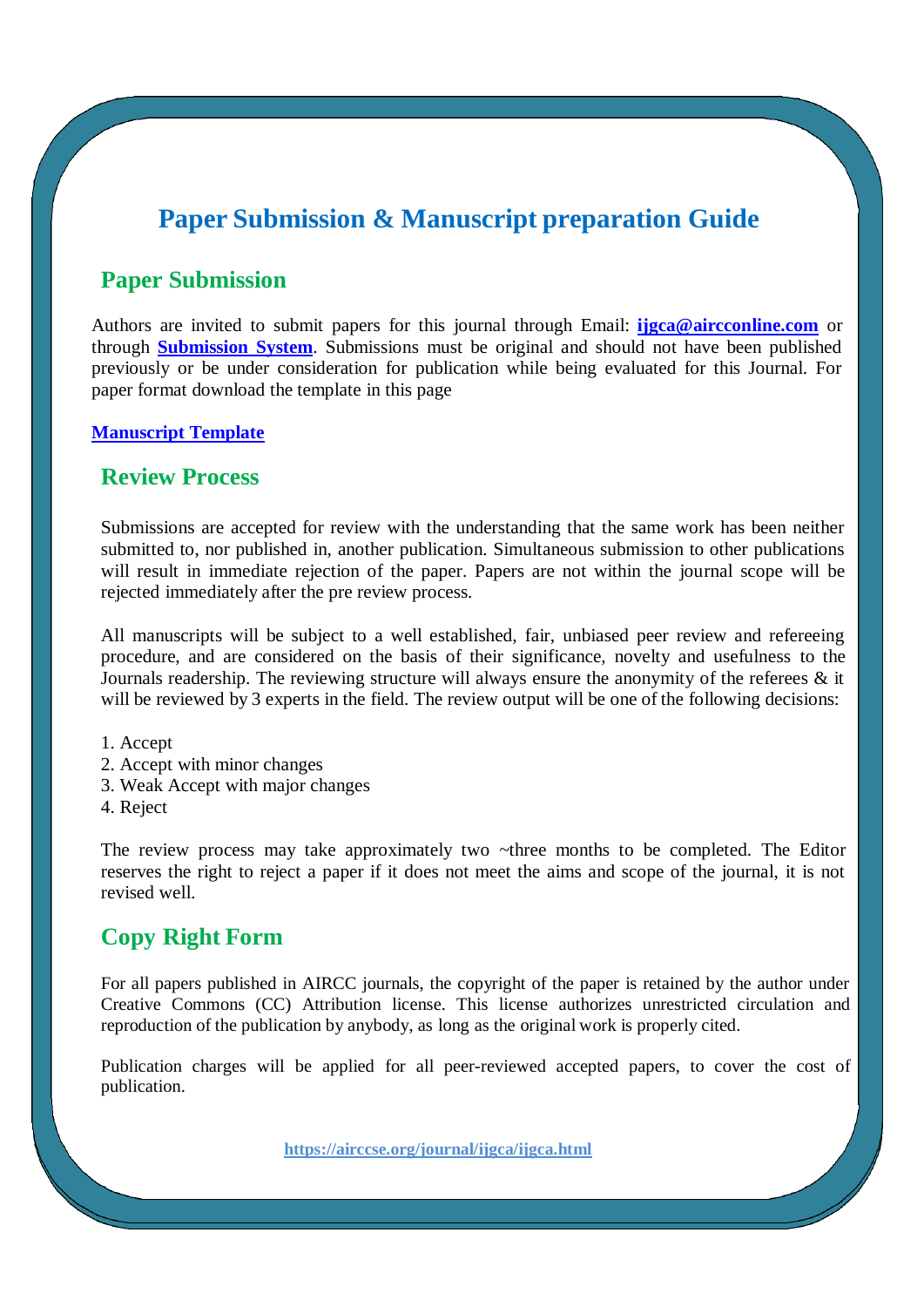# **Special Issue Proposal**

IJGCA invite proposals for special issues on topics that fall within the scope of this journal. Please email your proposal to [secretary@airccse.org.](mailto:secretary@airccse.org)

# **Contact Us**

Here's where you can reach us: [ijgcajournal@yahoo.com](mailto:ijgcajournal@yahoo.com) or [ijgca@aircconline.com](mailto:ijgca@aircconline.com)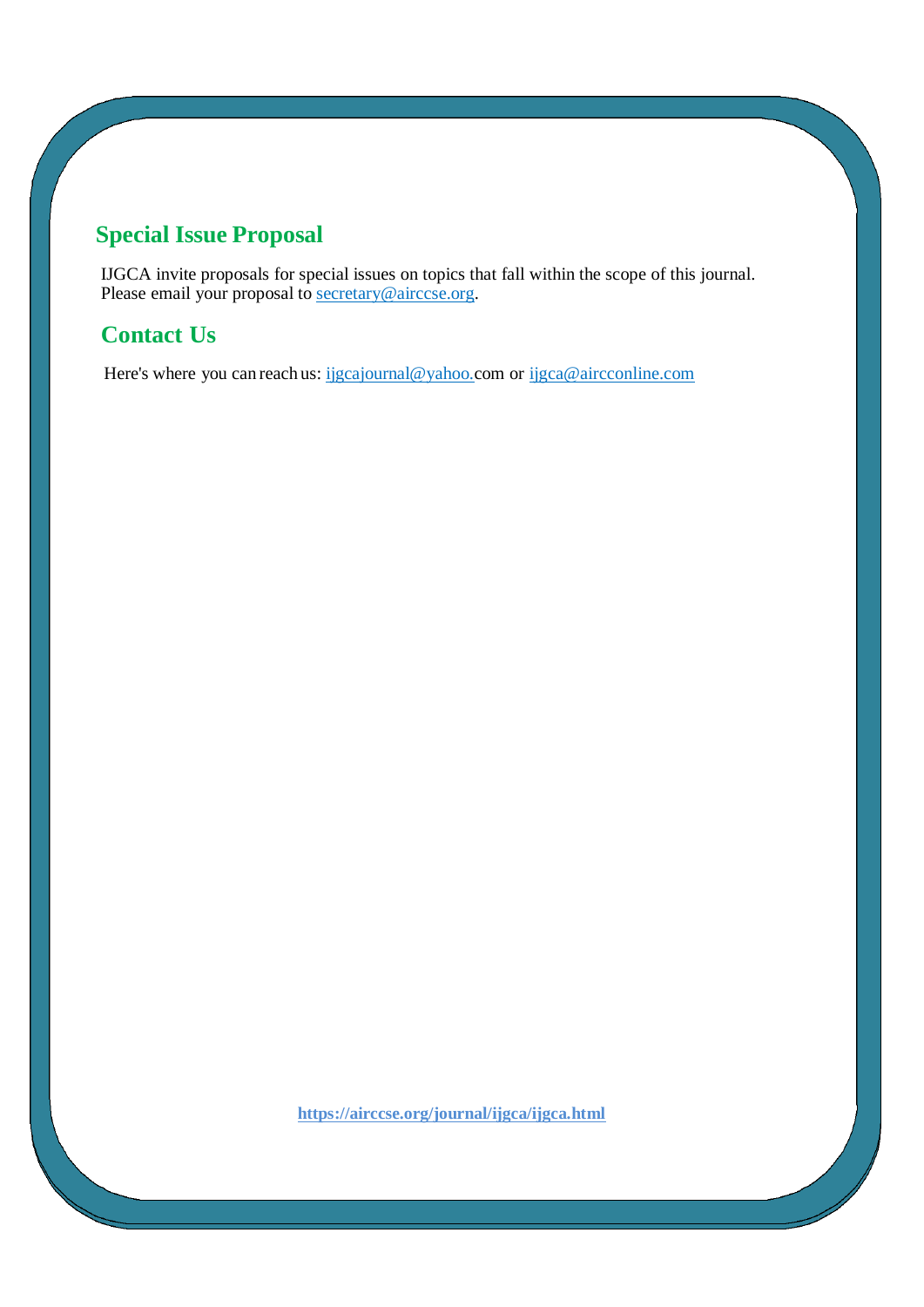# **Indexing**

### **Abstracting & Indexing Services:**

The articles of IJGCA are indexed/abstracted in the following index services.



**Bibliographic Information**

ISSN : 2229 – 3949 e-ISSN: 0976 - 9404

doi :10.5121/ijgca